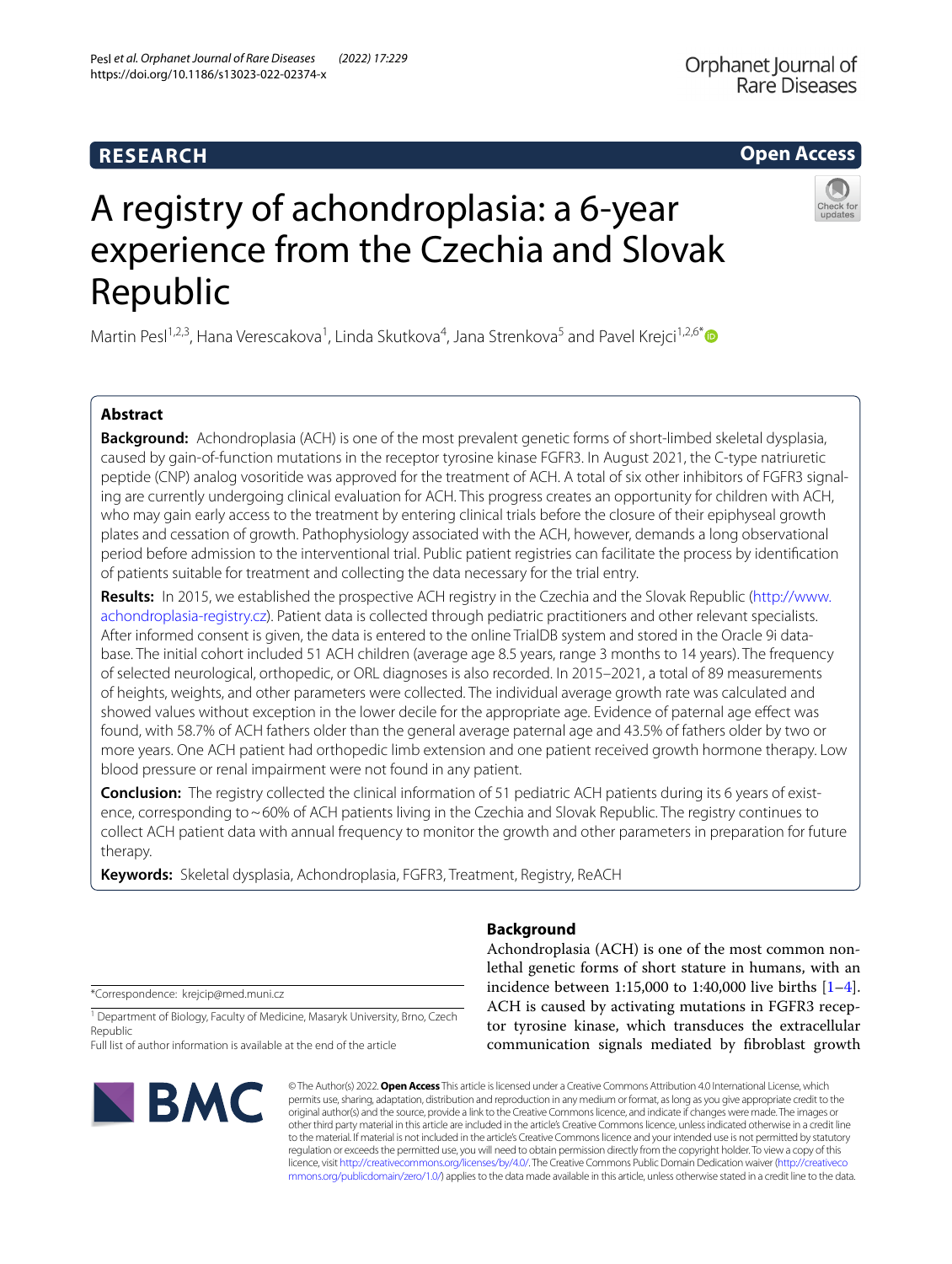factors  $[5]$  $[5]$ . The ACH mutations are inherited in an autosomal dominant pattern and localize predominantly to the transmembrane and kinase domains of FGFR3. Four other short stature conditions similar to ACH are also caused by FGFR3 mutations, i.e., hypochondroplasia, SADDAN (severe achondroplasia with developmental delay and acanthosis nigricans) and thanatophoric dysplasia type I and type II. These conditions are collectively termed the FGFR3-related skeletal dysplasias [\[6](#page-5-2)]. In ACH, the G380R substitution in the transmembrane domain of FGFR3 accounts for 99% of cases [\[7](#page-5-3)] and activates FGFR3 signaling through increased spontaneous dimerization and autophosphorylation [\[8\]](#page-5-4).

Growth plate cartilage chondrocytes are the primary expression site of FGFR3 in mammals [\[9](#page-5-5)]. Aberrant activation of FGFR3 alters several signaling pathways necessary for proper chondrocyte proliferation and differentiation such as WNT, cytokine/STAT, BMP, and Hedgehog signaling [\[10](#page-5-6)[–13](#page-5-7)]. FGFR3 induces chondrocyte proliferation arrest, degradation of the cartilaginous extracellular matrix, and premature senescence, collectively leading to disruption of growth plate architecture and impaired endochondral ossifcation [\[14](#page-5-8), [15](#page-5-9)].

ACH is a non-lethal skeletal dysplasia with an average life expectancy decreased by 10 years  $[16, 17]$  $[16, 17]$  $[16, 17]$ . The hallmark clinical features of ACH are disproportionate short stature with an adult height of 112–145 cm, midface hypoplasia due to diminished growth of the base of the skull, rhizomelic limb shortening due to growth plate malfunction, and vertebral pedicle shape alterations [\[18](#page-5-12)]. Arising complications include spinal stenosis and hydrocephalus, which stem from changes in the foramen magnum and spine [[19](#page-5-13)[–21](#page-5-14)]. Sleep apnea is attributed either to upper airway obstruction, related to reduced midface hypoplasia [\[22–](#page-5-15)[24\]](#page-5-16), or myelopathy, related to the cervical spinal cord due to the reduced diameter of the foramen magnum [\[25](#page-5-17)[–28](#page-5-18)]. Sudden death from foramen magnum stenosis was reported and has been substantially reduced by neurosurgical interventions [\[29](#page-5-19), [30\]](#page-5-20). Heart disease‐ related mortality between ages 25 and 35 was over ten times higher than the general population and is attributed to obesity [[31,](#page-5-21) [32\]](#page-5-22). Other complications include acute and chronic otitis media, which can result in hearing impairment and delay in speech acquisition [[33](#page-5-23)].

The first ACH therapeutic, vosoritide (Voxzogo), was approved in August 2021. Vosoritide is based on a C-type natriuretic peptide (CNP), which is a physiological regulator of bone growth [[34](#page-5-24)]. In clinical trials, vosoritide increased average growth velocity gain over natural growth in ACH patients over a period of up to two years [[35,](#page-5-25) [36](#page-5-26)]. These results are encouraging although longterm vosoritide efficacy (an absolute gain in stature height) is difficult to estimate since the clinical trials only present evidence in ACH children in growth phases between their 5th and 14th year [\[35](#page-5-25)]. In addition to vosoritide, a total of six other inhibitors of FGFR3 signaling are being evaluated in ACH clinical trials  $[37]$  $[37]$ . These include CNP variants CNP-PEG and ASB20123, as well as conceptually diferent inhibitors, which target FGFR3 catalytic activity (infgratinib), inhibit FGFR3 downstream signaling (meclizine), or act as extracellular traps for FGFR3 ligands (recifercept, RBM-007).

Patient age is a factor in admission to the trial, as ACH can only be treated prior to epiphyseal growth plate closure. ACH pathophysiology however demands a long observational period before admission to the interventional trial, limiting the chances to enter the trial for many patients. Clinical registries collecting electronic health records can facilitate access to clinical trials by compiling information on comorbidities, family history, social involvement, and psychological aspects [\[38](#page-5-28)]. Because ACH is a rare disease it is estimated that only one out of ten pediatricians will take care of any ACH patient during their lifetime career. Thus the standardization of data reporting and analysis in the registries is also necessary [[39](#page-5-29)]. In this article, we report the establishment of the ACH registry in the Czechia and Slovak Republic, and a six-year experience with running the registry.

## **Results and discussion**

No epidemiological data regarding ACH incidence was available for the Czechia or Slovak Republic before 2015. Based on reported ACH incidence (1/15,000–40,000 live births) [[20\]](#page-5-30), we estimate ~80 pediatric ACH patients in growth phases under 14 years of age are living in the Czechia and Slovak Republic (combined population 15 million, natality 150,000 children/year). The Registry of Achondroplasia (ReACH; [www.achondroplasia-registry.](http://www.achondroplasia-registry.cz) [cz\)](http://www.achondroplasia-registry.cz) was opened in November 2015. Patient recruitment and reporting were facilitated by educational workshops at the annual meetings of local patient focus groups (ospalecek.cz, paleckovia.sk). The registry gathered a total of 76 patient contacts. The majority of patients had genetically verifed ACH, two patients had pseudoachondroplasia, and fve patients had hypochondroplasia. Among the 62 pediatric ACH patients were 59 children in growth phase, i.e. aged 14 years or less. A total of 51 patients provided one or more follow-ups (60% of the estimated ACH pediatric population); eight patients were not included in the study due to incomplete data.

All Czech and Slovak ACH patients in the registry carry a G380R substitution in FGFR3, generated by G to A (98% of cases) or G to C (2% of cases) substitution at the *FGFR3* nucleotide 1138. All ACH patients were sporadic cases. This is in contrast to the published evidence reporting  $5-20\%$  of familial ACH  $[40]$  $[40]$ . This may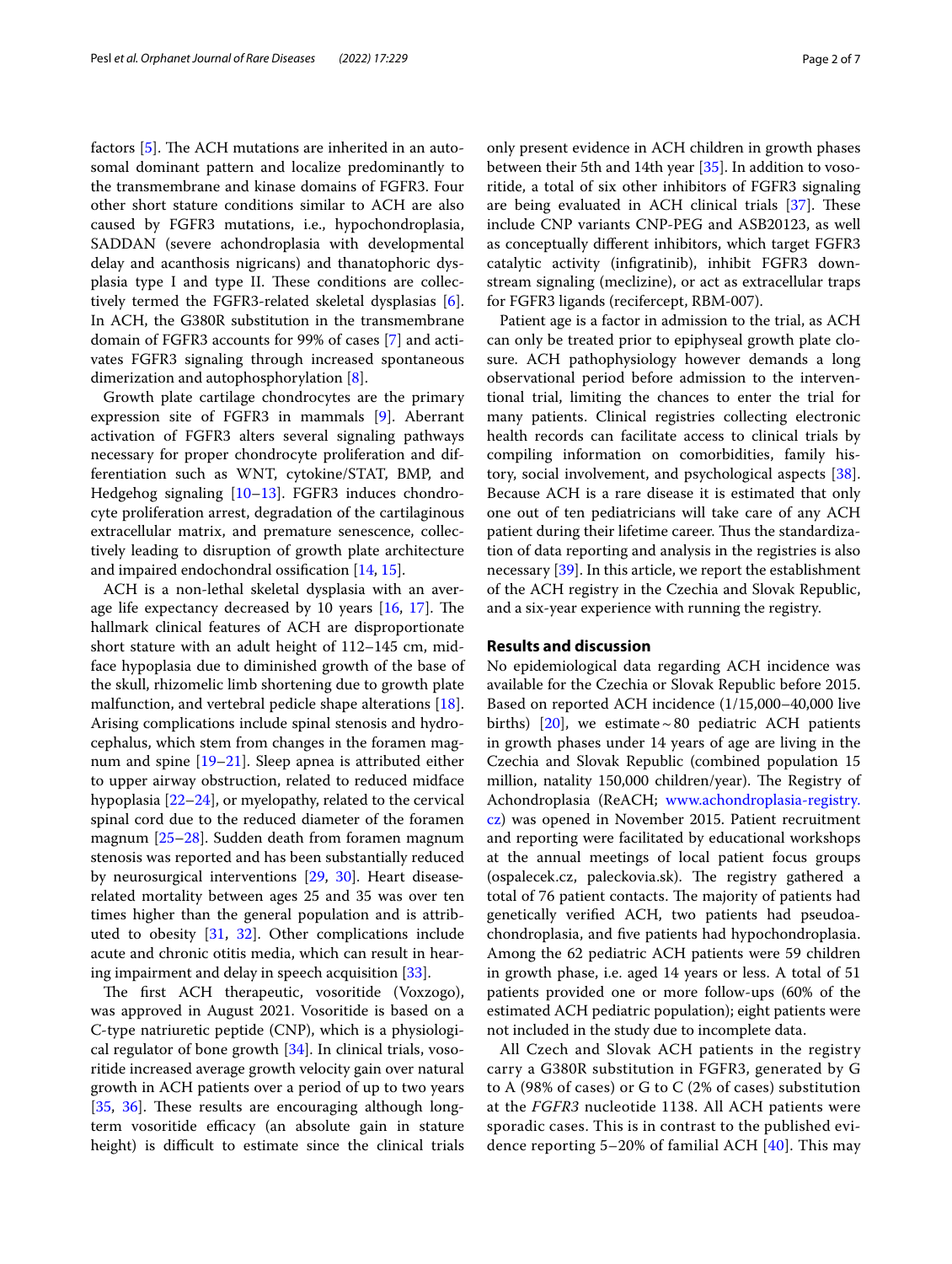be due to social stigmatization and institutional trust/ distrust in affected families [\[41\]](#page-5-32). The median paternal age was acquired from the Czech Statistics Institute only for the region of South Moravia, as this data is not available for the whole Czechia territory. Compared with the median paternal age, the mean difference of ACH paternal age was  $2.65 \pm 6.4$  years (average  $\pm$  S.D.,  $n = 46$ ). There were 58.7% of ACH fathers older than the general average paternal age. The paternal age effect, defined as a father being two or more years older than the general population  $[42]$  $[42]$  $[42]$ , was present in 43.5% of fathers (Table [1](#page-2-0)).

Stature height, body weight, and occipital-frontal circumference measurements were collected totaling 89 individual measurements (52 for 29 boys, 37 for 22 girls). Figure [1](#page-3-0) shows stature height values for girls and boys. Repeated height measurements were obtained for 20 patients, enabling calculation of the annualized growth velocity (AGV) in 12 boys and 8 girls (Table [2\)](#page-3-1). Height measurement diferences were calculated as interval growth value in centimeters per year and described with annual frequency. On an individual level, AGVs were in the lowest 10% percentile of available AGV growth charts [[43\]](#page-5-34).

Among the most frequent comorbidities (Table [3\)](#page-3-2) was acute otitis media (AOM), which afected 24 (47.1%) patients with $\sim$  50% of AOM diagnoses in the first two years of life (Fig.  $2A$ ). The first AOM occurred at  $1.5 \pm 0.7$  years, which is earlier when compared with a large non-ACH AOM cohort showing an average age of frst episode at 2.58 years [[44](#page-5-35)]. 83.3% of ACH children experienced more than one AOM (Fig. [2B](#page-3-3)) in contrast to the general population where recurrent AOM is reported only in about 20.3% of children  $[44, 45]$  $[44, 45]$  $[44, 45]$  $[44, 45]$ . These findings correspond with high incidence of chronic otitis media in ACH [[45](#page-5-36)]. Moreover, 66.7% of ACH patients vs. 5.5% of the general population  $[48]$  had more than two AOMs, and 45.8% vs. 1% had more than three AOMs. Two ACH patients sufered from 15 and 20 AOMs.

The absence of comorbidities such as hypertension or renal failure, which is crucial for C-natriuretic peptidebased therapies for ACH [\[15](#page-5-9), [46–](#page-5-38)[48](#page-5-37)], was not observed in the registry cohort. No arthritis or osteoporosis was recorded. Orthopedic care was described in 49 of 51 patients (96.1%) mostly for tibial malformation, tibial bowing, gibbus, and kyphosis. Spinal stenosis and hydrocephalus were reported in 30 patients (58.8%) (Table [3](#page-3-2)) and required neurosurgical treatment in four cases. All 30 patients receive continuous neurological care. In 22 (43.1%) patients the parents reported sleep rhonchopathy (snoring) and fve patients (9.8%) underwent a sleep study and had confrmed sleep apnea. One patient underwent surgical prolongation of tibial bones during their

|    | (yrs) | (yrs)                                        | (yrs)  |     |
|----|-------|----------------------------------------------|--------|-----|
| 1  | 51    | 33.9                                         | 17.1   | Yes |
| 2  | 50    | 34.1                                         | 15.9   | Yes |
| 3  | 49    | 34.2                                         | 14.8   | Yes |
| 4  | 47    | 33.9                                         | 13.1   | Yes |
| 5  | 47    | 34.1                                         | 12.9   | Yes |
| 6  | 45    | 33.1                                         | 11.9   | Yes |
| 7  | 44    | 32.4                                         | 11.6   | Yes |
| 8  | 44    | 32.6                                         | 11.4   | Yes |
| 9  | 45    | 33.6                                         | 11.4   | Yes |
| 10 | 42    | 33.1                                         | 8.9    | Yes |
| 11 | 39    | 32.4                                         | 6.6    | Yes |
| 12 | 39    | 33.4                                         | 5.6    | Yes |
| 13 | 37    | 32.4                                         | 4.6    | Yes |
| 14 | 38    | 33.6                                         | 4.4    | Yes |
| 15 | 37    | 32.8                                         | 4.2    | Yes |
| 16 | 37    | 32.8                                         | 4.2    | Yes |
| 17 | 38    | 34.1                                         | 3.9    | Yes |
| 18 | 36    | 32.8                                         | 3.2    | Yes |
| 19 | 37    | 34.1                                         | 2.9    | Yes |
| 20 | 36    | 33.4                                         | 2.6    | Yes |
| 21 | 36    | 34.1                                         | 1.9    | No  |
| 22 | 35    | 33.6                                         | 1.4    | No  |
| 23 | 34    | 33.1                                         | 0.9    | No  |
| 24 | 35    | 34.1                                         | 0.9    | No  |
| 25 | 35    | 34.2                                         | 0.8    | No  |
| 26 | 34    | 33.4                                         | 0.6    | No  |
| 27 | 34    | 33.9                                         | 0.1    | No  |
| 28 | 33    | 33.1                                         | $-0.1$ | No  |
| 29 | 33    | 33.1                                         | $-0.1$ | No  |
| 30 | 34    | 34.1                                         | $-0.1$ | No  |
| 31 | 34    | 34.3                                         | $-0.3$ | No  |
| 32 | 33    | 33.4                                         | $-0.4$ | No  |
| 33 | 32    | 32.6                                         | $-0.6$ | No  |
| 34 | 32    | 33.1                                         | $-1.1$ | No  |
| 35 | 32    | 33.9                                         | $-1.9$ | No  |
| 36 | 31    | 33.1                                         | $-2.1$ | No  |
| 37 | 31    | 33.9                                         | $-2.9$ | No  |
| 38 | 30    | 33.4                                         | $-3.4$ | No  |
| 39 | 28    | 31.7                                         | $-3.7$ | No  |
| 40 | 28    | 31.7                                         | $-3.7$ | No  |
| 41 | 29    | 33.1                                         | $-4.1$ | No  |
| 42 | 28    | 33.6                                         | $-5.6$ | No  |
| 43 | 28    | 33.6                                         | $-5.6$ | No  |
| 44 | 28    | 33.9                                         | $-5.9$ | No  |
| 45 | 26    | 32                                           | -6     | No  |
| 46 | 26    | 34.2                                         | $-8.2$ | No  |
|    |       | Mean difference $\pm$ SD: 2.65 $\pm$ 6.4 yrs |        |     |

<span id="page-2-0"></span>**Table 1** Paternal age effect in ACH patients

**Patient No Father age Median age Diference PAE**

Paternal age effect (PAE) is presented as higher than two years above concurrent average age according to Goriely et al. [\[42](#page-5-33)], which correspond to 20 of 46 fathers of registry patients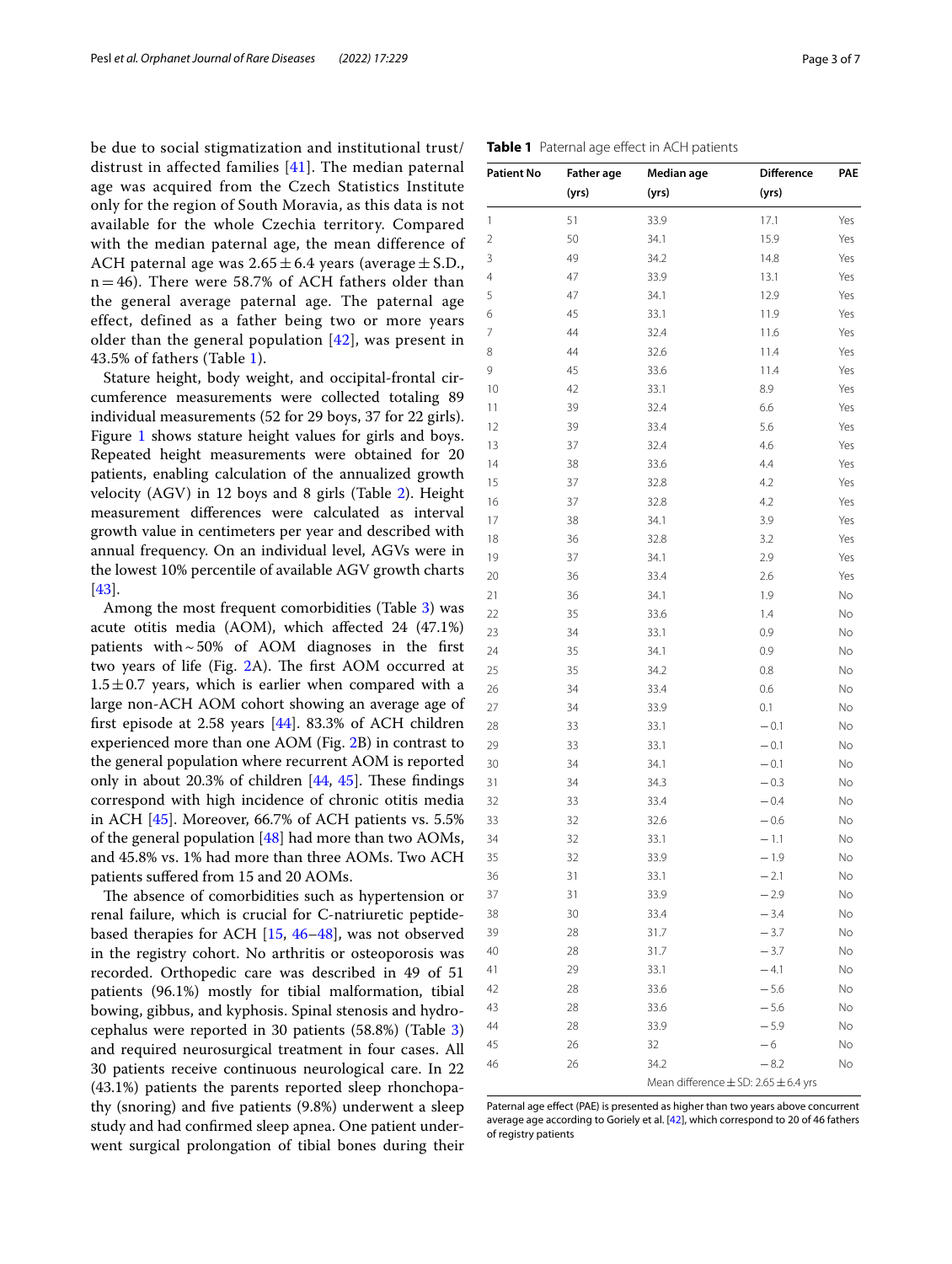$\Delta$ 5 6  $\overline{7}$ 8 9

Age (yrs)

 $A_{120}$ 110

 $E = 100$ <br> $E = 90$ <br> $E = 80$ 

 $70$ 

60

 $\mathbf{B}_{120}$ 110 100

Height (cm) 90 80

70

60

 $5<sub>0</sub>$ 

 $\mathbf 0$  $\overline{1}$  $\overline{2}$ 3  $\overline{4}$ 5 6  $\overline{7}$ Age (yrs)

 $\mathbf{C}$ 

<span id="page-3-1"></span>**Table 2** Annualized growth velocity in ACH patients **Boys Girls**

<span id="page-3-0"></span>**Fig. 1** Growth charts of ACH patients. Body length measurements for girls (**A**) and boys (**B**) in centimeters at given age (years). All measurements were below the 3<sup>rd</sup> percentile of regional growth curves. 97th and 3rd height percentiles are calculated (grey lines)

 $\overline{8}$  $\frac{1}{9}$  $10$ 

boys

percentil 3% percentil 97%

 $10$ 

girls

percentil 3%

percentil 97%

11 12 13 14

 $\overline{12}$ 

11

| <b>Patient No</b> | <b>AGV</b> | Age<br>measured | <b>Patient No</b> | <b>AGV</b> | Age<br>measured |
|-------------------|------------|-----------------|-------------------|------------|-----------------|
|                   | (cm/yr)    | (yrs)           |                   | (cm/yr)    | (yrs)           |
| 1                 | 8.7        | $1 - 2$         | 1                 | 7.3        | $1 - 3$         |
| $\overline{2}$    | 7.3        | $0 - 2$         | $\overline{2}$    | 5.5        | $5 - 7$         |
| $\overline{3}$    | 7.1        | $2 - 3$         | 3                 | 5.2        | $7 - 9$         |
| $\overline{4}$    | 6.3        | $5 - 7$         | 4                 | 4.7        | $3 - 5$         |
| 5                 | 6.0        | $3 - 5$         | 5                 | 4.5        | $3 - 5$         |
| 6                 | 5.7        | $10 - 12$       | 6                 | 4.2        | $7 - 9$         |
| 7                 | 4.2        | $8 - 9$         | 7                 | 2.2        | $9 - 11$        |
| 8                 | 3.9        | $1 - 8$         | 8                 | 2.0        | $2 - 6$         |
| 9                 | 3.7        | $2 - 4$         |                   |            |                 |
| 10                | 2.5        | $5 - 7$         |                   |            |                 |
| 11                | 2.2        | $8 - 9$         |                   |            |                 |
| 12                | 1.7        | $5 - 8$         |                   |            |                 |

<span id="page-3-3"></span>Annualized growth velocity (AGV) calculated for 20 cases (12 boys, 8 girls). Height measurement diference is calculated as interval growth value in centimeters per year

follow-up. One patient received growth hormone (somatotropin study; Novonordisk, NCT01516229). The evaluation of the quality of life was not carried-out, however, it

|                             | $n = 29$ | $n = 22$ |
|-----------------------------|----------|----------|
| Hypertension                | 0        | $\Omega$ |
| Renal insufficiency         | 0        | $\Omega$ |
| Arthritis                   | 0        | 0        |
| Osteoporosis                | $\Omega$ | $\Omega$ |
| Back pain                   | 13.8     | 18.2     |
| Tibial malformation, bowing | 69.0     | 81.8     |
| Gibbus                      | 10.3     | 13.6     |
| Kyphosis                    | 55.2     | 59.1     |
| Stenosis                    | 10.3     | 27.3     |
| Radiculopathy               | 0        | $\Omega$ |
| Spinal Surgery              | 3.4      | 13.6     |
| Orthopedic care             | 93.1     | 100.0    |
| Neurology care              | 62.1     | 54.5     |
| Hydrocephalus               | 27.6     | 18.2     |
| Snoring                     | 44.8     | 40.9     |
| Apnoe reported by parents   | 6.9      | 22.7     |
| Apnoe diagnosed             | 10.3     | 9.1      |



**Boys (%) Girls (%)**

# <span id="page-3-2"></span>**Table 3** Comorbidities in ACH patients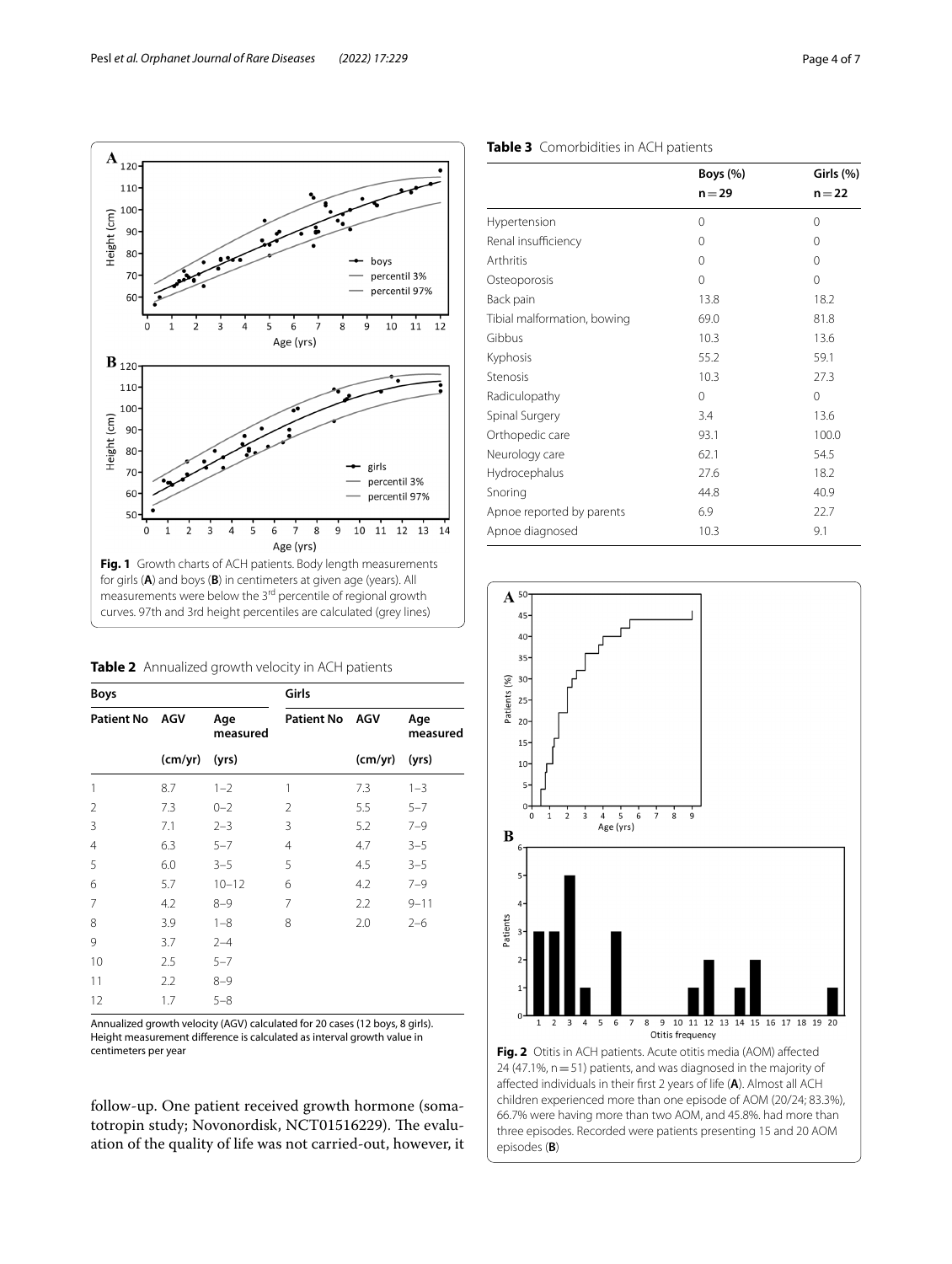is of substantial interest [\[49\]](#page-6-0) and will be collected by the registry in near future.

# **Conclusions**

In summary, the ReACH registry collected clinical information from 51 pediatric ACH patients during its six years of existence, corresponding to  $\sim 60\%$  of ACH patients aged 3 months to 14 years that were anticipated to live in the Czechia and Slovak Republic. The registry enables the frst assessment of the current level of ACH diagnostics and care in both countries.

# **Methods**

The patient data were collected under the Masaryk University and the Office for Personal Data Protection of Czech Republic protocol no. 45/2015, approved by the institutional ethical committee on December 16th, 2015. Patients were approached by genetic counselors, general pediatrics practitioners, or through patient organizations (ospalecek.cz, palcekovia.sk). For contact, a basic online form was prepared and presented at the registry website (<http://www.achondroplasia-registry.cz>). Patient inclusion criteria were the following: (1) completed informed consent form, (2) clinically diagnosed skeletal dysplasia verifed by genetics or orthopedic evaluation, and (3) suffcient data acquisition. For patient evaluation, a complex set of questions and check box answers was prepared as a case report form (CRF; Additional fle [1](#page-4-1)) including necessary epidemiological data but also exclusion criteria for possible clinical studies. Online data collection was based on a TrialDB system (Yale University, Connecticut, USA), where a unique ID is generated for each patient, data transfer is encrypted, and the system is designed to prevent any unauthorized use. Data are stored on the central server at Masaryk University in Brno in the Oracle 9i database. During data recording, a number of pediatric practices preferred the paper version of CRF (Additional fle [1](#page-4-1)), which were exchanged through postal service.

# **Limitations**

As the patient registration is voluntary the registry cohort does not refect all ACH patients living in the Czechia and Slovak Republic. Several existing ACH families, known to the patient organizations, did not accept invitation to the registry or provide sufficient data and were not included in the study. These families also included familial ACH cases; no familial ACH is presented in the registry. The unequal distribution of care is obvious and results in underdiagnosed comorbidities such as sleep apnea. Leading specialization in ACH care appears to be orthopedic in Czechia [[50](#page-6-1)], and endocrinology in the Slovak Republic. Precise

estimation of paternal age is another limitation, as it is available only for one of the 14 existing regions in Czechia.

## **Supplementary Information**

The online version contains supplementary material available at [https://doi.](https://doi.org/10.1186/s13023-022-02374-x) [org/10.1186/s13023-022-02374-x.](https://doi.org/10.1186/s13023-022-02374-x)

<span id="page-4-1"></span>**Additional fle 1**. Case Report Form (CRF) used for reporting the ACH patient data by collaborating pediatricians.

#### **Acknowledgements**

We thank the physicians and patient families for continuous support and participation in the registry, and to patient organizations Palecek (Czechia) and Paleckovia (Slovak Republic) for disseminating information about the registry among members. We also thank the staff of the Institute of Biostatistics and Analyses of Masaryk University for technical support, to Ing. Karel Adam (Czech Statistics Institute, Brno, Czech Republic) for providing data on paternal age, and to Jennifer Zieba (University of California, Los Angeles) for critical reading of the manuscript.

#### **Author contributions**

MP and PK wrote manuscript. LS and JS contributed to registry design. MP was responsible for patient recruitment and inclusion, and periodic data collection. HV, LS, and JS contributed to data management. JS performed the statistical analysis. HV prepared fgures and tables. PK provided funding. All authors read and approved the fnal manuscript.

#### **Funding**

Supported by Agency for Healthcare Research of the Czech Republic (NV18-08-00567).

#### **Availability of data and materials**

Please contact the author for data requests.

#### **Declarations**

#### **Ethics approval and consent to participate**

The study was approved by the Ethical Committee of the Medical Faculty, Masaryk University on December 16<sup>th</sup>, 2015 as "Registry of Achondroplasia", and the Office for Personal Data Protection of Czech Republic (protocol no. 45/2015).

#### **Consent for publication**

Not applicable.

#### **Competing interests**

The authors have no competing interests.

#### **Author details**

<sup>1</sup> Department of Biology, Faculty of Medicine, Masaryk University, Brno, Czech Republic.<sup>2</sup> International Clinical Research Center, St. Anne University Hospital, Brno, Czech Republic.<sup>3</sup>1st Department of Internal Medicine, Cardioangiology, St. Anne University Hospital and Faculty of Medicine, Masaryk University, Brno, Czech Republic. 4 Department of Pediatrics, University Hospital Brno, Brno, Czech Republic.<sup>5</sup> Institute of Biostatistics and Analyses, Masaryk University, Brno, Czech Republic. <sup>6</sup>Institute of Animal Physiology and Genetics, Czech Academy of Sciences, Brno, Czech Republic.

### Received: 5 January 2022 Accepted: 29 May 2022 Published online: 16 June 2022

#### **References**

<span id="page-4-0"></span>1. Gardner RJ. A new estimate of the achondroplasia mutation rate. Clin Genet. 1977;11(1):31–8.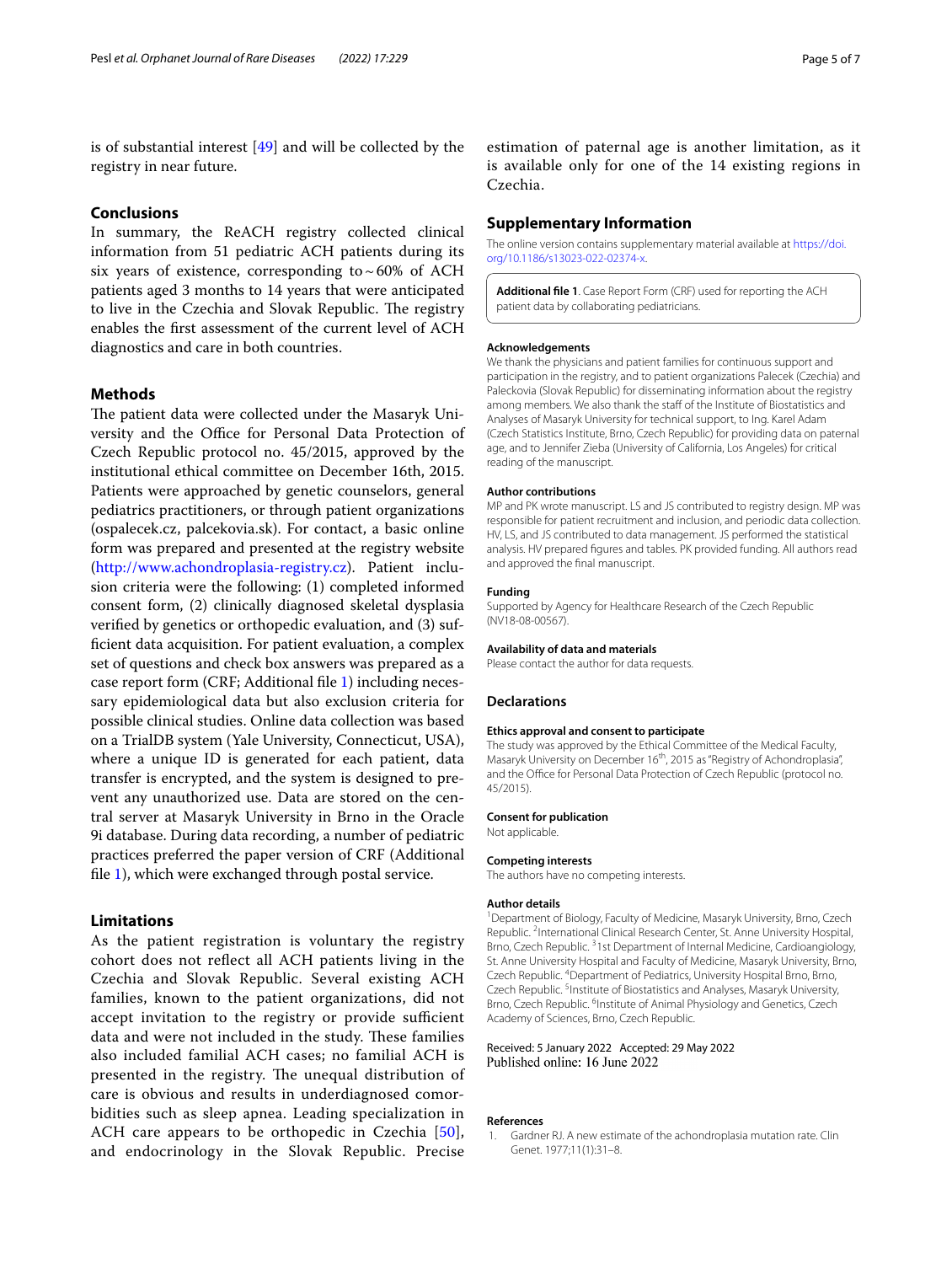- 2. Oberklaid F, Danks DM, Jensen F, Stace L, Rosshandler S. Achondroplasia and hypochondroplasia. Comments on frequency, mutation rate, and radiological features in skull and spine. J Med Genet. 1979;16(2):140–6.
- 3. Orioli IM, Castilla EE, Barbosa-Neto JG. The birth prevalence rates for the skeletal dysplasias. J Med Genet. 1986;23(4):328–32.
- <span id="page-5-0"></span>Waller DK, Correa A, Vo TM, Wang Y, Hobbs C, Langlois PH, et al. The population-based prevalence of achondroplasia and thanatophoric dysplasia in selected regions of the US. Am J Med Genet A. 2008;146A(18):2385–9.
- <span id="page-5-1"></span>5. Itoh N, Ornitz DM. Fibroblast growth factors: from molecular evolution to roles in development, metabolism and disease. J Biochem (Tokyo). 2011;149(2):121–30.
- <span id="page-5-2"></span>6. Krakow D, Rimoin DL. The skeletal dysplasias. Genet Med. 2010;12(6):327–41.
- <span id="page-5-3"></span>7. Xue Y, Sun A, Mekikian PB, Martin J, Rimoin DL, Lachman RS, et al. FGFR3 mutation frequency in 324 cases from the International Skeletal Dysplasia Registry. Mol Genet Genomic Med. 2014;2(6):497–503.
- <span id="page-5-4"></span>8. He L, Horton W, Hristova K. Physical basis behind achondroplasia, the most common form of human dwarfsm. J Biol Chem. 2010;285(39):30103–14.
- <span id="page-5-5"></span>9. Peters K, Ornitz D, Werner S, Williams L. Unique expression pattern of the FGF receptor 3 gene during mouse organogenesis. Dev Biol. 1993;155(2):423–30.
- <span id="page-5-6"></span>10. Li C, Chen L, Iwata T, Kitagawa M, Fu XY, Deng CX. A Lys644Glu substitution in fbroblast growth factor receptor 3 (FGFR3) causes dwarfsm in mice by activation of STATs and ink4 cell cycle inhibitors. Hum Mol Genet. 1999;8(1):35–44.
- 11. Krejci P, Prochazkova J, Bryja V, Jelinkova P, Pejchalova K, Kozubik A, et al. Fibroblast growth factor inhibits interferon γ-STAT1 and interleukin 6-STAT3 signaling in chondrocytes. Cell Signal. 2009;21(1):151–60.
- 12. Qi H, Jin M, Duan Y, Du X, Zhang Y, Ren F, et al. FGFR3 induces degradation of BMP type I receptor to regulate skeletal development. Biochim Biophys Acta. 2014;1843(7):1237–47.
- <span id="page-5-7"></span>13. Buchtova M, Oralova V, Aklian A, Masek J, Vesela I, Ouyang Z, et al. Fibroblast growth factor and canonical WNT/β-catenin signaling cooperate in suppression of chondrocyte diferentiation in experimental models of FGFR signaling in cartilage. Biochim Biophys Acta. 2015;1852(5):839–50.
- <span id="page-5-8"></span>14. Foldynova-Trantirkova S, Wilcox WR, Krejci P. Sixteen years and counting: the current understanding of fbroblast growth factor receptor 3 (FGFR3) signaling in skeletal dysplasias. Hum Mutat. 2012;33(1):29–41.
- <span id="page-5-9"></span>15. Ornitz DM, Legeai-Mallet L. Achondroplasia: development, pathogenesis, and therapy. Dev Dyn Off Publ Am Assoc Anat. 2017;246(4):291–309.
- <span id="page-5-10"></span>16. Wynn J, King TM, Gambello MJ, Waller DK, Hecht JT. Mortality in achondroplasia study: A 42-year follow-up. Am J Med Genet A. 2007;143A(21):2502–11.
- <span id="page-5-11"></span>17. Hecht JT, Francomano CA, Horton WA, Annegers JF. Mortality in achondroplasia. Am J Hum Genet. 1987;41(3):454–64.
- <span id="page-5-12"></span>18. Srikumaran U, Woodard EJ, Leet AI, Rigamonti D, Sponseller PD, Ain MC. Pedicle and spinal canal parameters of the lower thoracic and lumbar vertebrae in the achondroplast population. Spine. 2007;32(22):2423–31.
- <span id="page-5-13"></span>19. Horton WA. Dwarfsm–an overview Recent developments in diagnostic and genetic concepts. J Kans Med Soc. 1978;79(2):58–61.
- <span id="page-5-30"></span>20. Horton WA, Hall JG, Hecht JT. Achondroplasia. Lancet Lond Engl. 2007;370(9582):162–72.
- <span id="page-5-14"></span>21. Wright MJ, Irving MD. Clinical management of achondroplasia. Arch Dis Child. 2012;97(2):129–34.
- <span id="page-5-15"></span>22. Waters KA, Everett F, Sillence DO, Fagan ER, Sullivan CE. Treatment of obstructive sleep apnea in achondroplasia: evaluation of sleep, breathing, and somatosensory-evoked potentials. Am J Med Genet. 1995;59(4):460–6.
- 23. Zafanello M, Cantalupo G, Piacentini G, Gasperi E, Nosetti L, Cavarzere P, et al. Sleep disordered breathing in children with achondroplasia. World J Pediatr. 2017;13(1):8–14.
- <span id="page-5-16"></span>24. Unger S, Bonafé L, Gouze E. Current care and investigational therapies in achondroplasia. Curr Osteoporos Rep. 2017;15(2):53–60.
- <span id="page-5-17"></span>25. Mador MJ, Tobin MJ. Apneustic breathing. A characteristic feature of brainstem compression in achondroplasia? Chest. 1990;97(4):877–83.
- 26. Onodera K, Niikuni N, Chigono T, Nakajima I, Sakata H, Motizuki H. Sleep disordered breathing in children with achondroplasia. Part 2. Relationship with craniofacial and airway morphology. Int J Pediatr Otorhinolaryngol. 2006;70(3):453–61.
- 27. Smid CJ, Legare JM, Modaff P, Pauli RM. Apparently benign craniocervical signs in achondroplasia: 'neurologic leftovers' identifed through a retrospective dataset. Orphanet J Rare Dis. 2020;15(1):301.
- <span id="page-5-18"></span>28. Shim Y, Ko JM, Cho TJ, Kim SK, Phi JH. Predictors of cervical myelopathy and hydrocephalus in young children with achondroplasia. Orphanet J Rare Dis. 2021;16(1):81.
- <span id="page-5-19"></span>29. Hecht JT, Nelson FW, Butler IJ, Horton WA, Scott CI, Wassman ER, et al. Computerized tomography of the foramen magnum: achondroplastic values compared to normal standards. Am J Med Genet. 1985;20(2):355–60.
- <span id="page-5-20"></span>30. Pauli RM, Horton VK, Glinski LP, Reiser CA. Prospective assessment of risks for cervicomedullary-junction compression in infants with achondroplasia. Am J Hum Genet. 1995;56(3):732–44.
- <span id="page-5-21"></span>31. Saint-Laurent C, Garde-Etayo L, Gouze E. Obesity in achondroplasia patients: from evidence to medical monitoring. Orphanet J Rare Dis. 2019;14(1):253.
- <span id="page-5-22"></span>32. Hashmi SS, Gamble C, Hoover-Fong J, Alade AY, Pauli RM, Modaff P, et al. Multicenter study of mortality in achondroplasia. Am J Med Genet A. 2018;176(11):2359–2354.
- <span id="page-5-23"></span>33. Ireland PJ, Johnson S, Donaghey S, Johnston L, McGill J, Zankl A, et al. Developmental milestones in infants and young Australasian children with achondroplasia. J Dev Behav Pediatr. 2010;31(1):41–7.
- <span id="page-5-24"></span>34. Pejchalova K, Krejci P, Wilcox WR. C-natriuretic peptide: an important regulator of cartilage. Mol Genet Metab. 2007;92(3):210–5.
- <span id="page-5-25"></span>35. Savarirayan R, Irving M, Bacino CA, Bostwick B, Charrow J, Cormier-Daire V, et al. C-type natriuretic peptide analogue therapy in children with achondroplasia. N Engl J Med. 2019;381(1):25–35.
- <span id="page-5-26"></span>36. Savarirayan R, Tofts L, Irving M, Wilcox W, Bacino CA, Hoover-Fong J, et al. Once-daily, subcutaneous vosoritide therapy in children with achondroplasia: a randomised, double-blind, phase 3, placebo-controlled, multicentre trial. Lancet Lond Engl. 2020;396(10252):684–92.
- <span id="page-5-27"></span>37. Faflek B, Bosakova M, Krejci P. Expanding horizons of achondroplasia treatment: current options and future developments. Osteoarthritis Cartil. 2021;S1063–4584(21):00980–8.
- <span id="page-5-28"></span>38. Cowie MR, Blomster JI, Curtis LH, Duclaux S, Ford I, Fritz F, et al. Electronic health records to facilitate clinical research. Clin Res Cardiol. 2017;106(1):1–9.
- <span id="page-5-29"></span>39. Kodra Y, Weinbach J, Posada-de-la-Paz M, Coi A, Lemonnier SL, van Enckevort D, et al. Recommendations for improving the quality of rare disease registries. Int J Environ Res Public Health. 2018;15(8):1644.
- <span id="page-5-31"></span>40. Baujat G, Legeai-Mallet L, Finidori G, Cormier-Daire V, Le Merrer M. Achondroplasia. Best Pract Res Clin Rheumatol. 2008;22(1):3–18.
- <span id="page-5-32"></span>41. Gollust SE, Apse K, Fuller BP, Miller PS, Biesecker BB. Community involvement in developing policies for genetic testing: assessing the interests and experiences of individuals afected by genetic conditions. Am J Public Health. 2005;95(1):35–41.
- <span id="page-5-33"></span>42. Goriely A, Wilkie AOM. Paternal age effect mutations and selfish spermatogonial selection: causes and consequences for human disease. Am J Hum Genet. 2012;90(2):175–200.
- <span id="page-5-34"></span>43. Tanner JM, Davies PS. Clinical longitudinal standards for height and height velocity for North American children. J Pediatr. 1985;107(3):317–29.
- <span id="page-5-35"></span>44. Liese JG, Silfverdal SA, Giaquinto C, Carmona A, Larcombe JH, Garcia-Sicilian J, et al. Incidence and clinical presentation of acute otitis media in children aged <6 years in European medical practices. Epidemiol Infect. 2014;142(8):1778–88.
- <span id="page-5-36"></span>45. Hunter AG, Bankier A, Rogers JG, Sillence D, Scott CI. Medical complications of achondroplasia: a multicentre patient review. J Med Genet. 1998;35(9):705–12.
- <span id="page-5-38"></span>46. Legeai-Mallet L. C-type natriuretic peptide analog as therapy for achondroplasia. Endocr Dev. 2016;30:98–105.
- 47. Igaki T, Itoh H, Suga S, Hama N, Ogawa Y, Komatsu Y, et al. C-type natriuretic peptide in chronic renal failure and its action in humans. Kidney Int Suppl. 1996;55:S144–7.
- <span id="page-5-37"></span>48. Caniffi C, Prentki Santos E, Cerniello FM, Tomat AL, González Maglio D, Toblli JE, et al. Cardiac morphological and functional changes induced